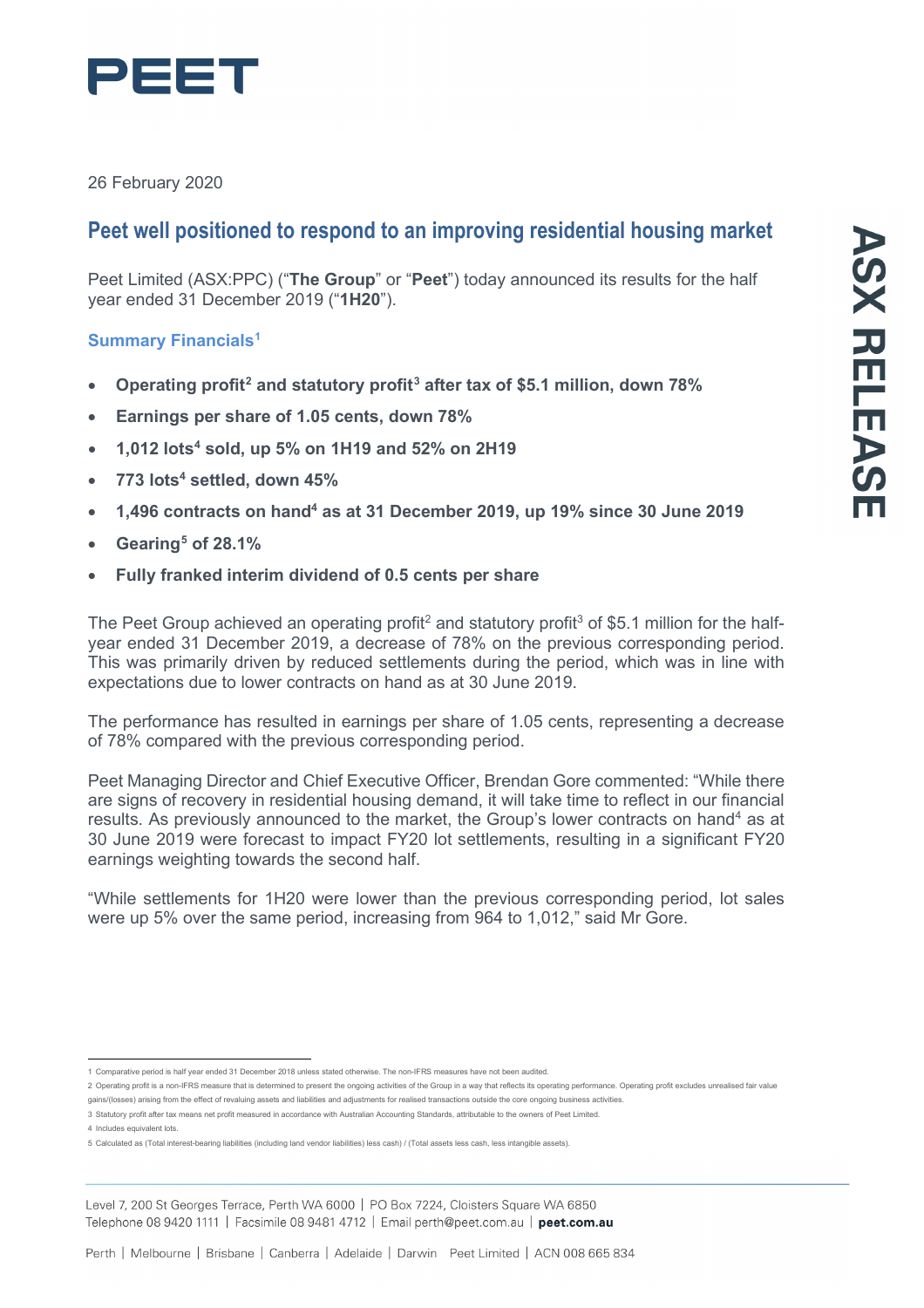

## **Operational highlights**

The Group achieved sales of 1,012 lots $6$  (up 5% on the corresponding period) and settlements of 773 lots<sup>6</sup> (down 45%) during 1H20. Pleasingly, the number of lots<sup>6</sup> sold during 1H20 was 52% higher than in the second half of FY19.

"The uplift in sales follows a period of increasing enquiries and improvement in conversions, generally being driven by improved market conditions across the Group's east coast markets and early signs that access to credit is improving for owner occupiers and investors. The WA market remains challenging, however we are seeing early signs of modest sales volume growth, albeit off a low base, as we move into the second half of FY20," said Mr Gore.

At 31 December 2019, there were 1,496 contracts on hand<sup>6</sup>, with a gross value of \$390.2 million, compared with 1,257 contracts on hand<sup>6</sup> as at 30 June 2019, with a gross value of \$335.5 million. The 19% increase in the number of contracts on hand $^6$ , and 16%  $\,$ increase in value, provides some positive momentum as the Group moves into the second half of the year.

### **Capital management**

The Group continues to apply a prudent focus on capital management and as at 31 December 2019, the Group's gearing<sup>[7](#page-1-1)</sup> was 28.1%, compared to 24.6% at 30 June 2019. Gearing<sup>7</sup> remains within the Group's target range of 20% to 30% and is expected to trend lower during 1H21.

At the end of the period, the Group had net interest-bearing debt (including Peet Bonds) of \$246.7 million, compared with \$211.6 million at 30 June 2019. Approximately 92% of the Group's interest-bearing debt was hedged as at 31 December 2019, compared with 91% at 30 June 2019.

"The first half of the year saw significant investment in the creation of medium density product in the improving Victoria and Queensland markets, which is expected to continue in the second half of FY20. Substantial settlements and the recycling of capital from medium density projects are expected to commence in FY21," said Mr Gore.

Peet enters 2H20 with cash and debt facility headroom of approximately \$126.2 million as at 31 December 2019 and a weighted average debt maturity of two and half years.

"The Group continues to take a cautious view into 2H20 and continues to apply a disciplined and conservative approach to the deployment of capital. The Group has the capacity to accelerate delivery of product into improving markets," said Mr Gore.

Level 7, 200 St Georges Terrace, Perth WA 6000 | PO Box 7224, Cloisters Square WA 6850 Telephone 08 9420 1111 | Facsimile 08 9481 4712 | Email perth@peet.com.au | peet.com.au

<span id="page-1-0"></span><sup>6</sup> Includes equivalent lots.

<span id="page-1-1"></span><sup>7</sup> Calculated as (Total interest-bearing liabilities (including land vendor liabilities) less cash) / (Total assets less cash, less intangible assets).